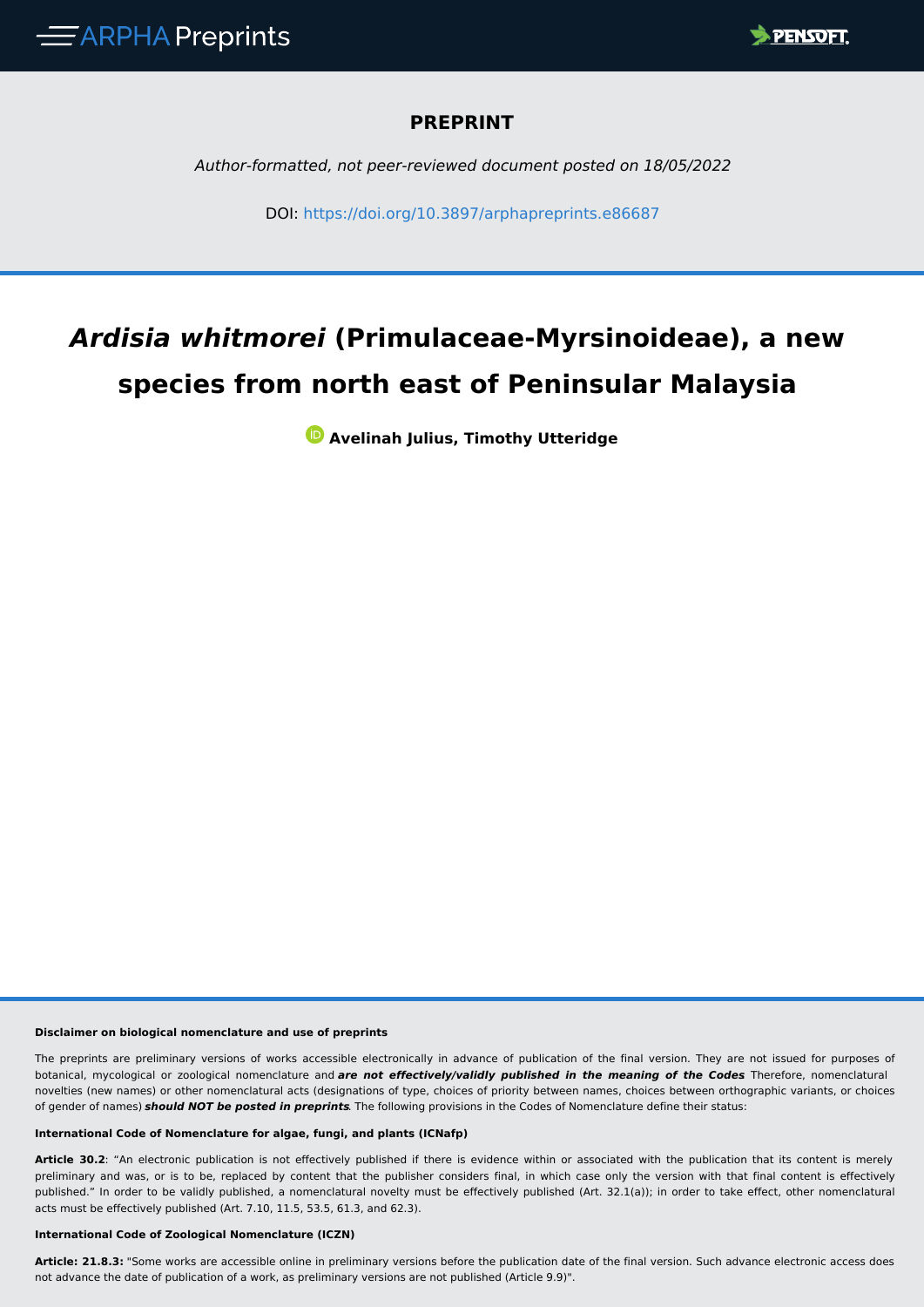*Author-formatted, not peer-reviewed document posted on 18/05/2022*. DOI: https://doi.org/10.3897/arphapreprints.e86687

 *Ardisia whitmorei* **(Primulaceae-Myrsinoideae), a new species from north east of Peninsular Malaysia Avelinah Julius1,\* & Timothy M.A. Utteridge<sup>2</sup>** 6 <sup>1</sup>Forest Research Institute Malaysia, Kepong, Selangor, 52109, MALAYSIA <sup>2</sup>Royal Botanic Gardens, Kew, Richmond, TW9 3AE, U.K. \*Corresponding author **Abstract** *Ardisia whitmorei* Julius & Utteridge sp. nov. (Primulaceae-Myrsinoideae), a member of *Ardisia* subgenus *Stylardisia* on account of the style protruding from the closed petals prior to anthesis, is herein described and illustrated as new species. This new species is easily distinguished by the combination of the inflorescences with a slender rachis branched to two orders, the corolla lobes are abaxially glabrous with only two gland-dots near the apex, and the brochidrodromous secondary veins with double loops near the margin. **Keywords** Ericales, Gunung Padang, Malesia, *Stylardisia*, taxonomy, Terengganu, IUCN status, endemic **Introduction** The genus *Ardisia* Sw. is one of the largest tropical genera in Primulaceae subfamily Myrsinoideae (containing the woodier, tropical members), having a pantropical distribution with approximately 725 species. In Peninsular Malaysia, the last comprehensive account of the genus was that of Stone (1989) who treated 74 species in an annotated key in the Tree Flora of Malaya (because most *Ardisia* species do not reach the arborescent limit to merit full descriptions in the Tree Flora). An additional five species were added by Hu (2002; two species), Julius and Utteridge (2012, 2021; two species) and Julius et al. (2017: one species), bringing the total number of species in Peninsular Malaysia to 79. *Ardisia* is classified into 16 subgenera (indicated here with the silcrow: §) using characters of habit, leaf morphology, inflorescence position and floral morphology (Mez 1902; Stone 1993; Larsen and Hu 1995), with ten subgenera present in Malesia (see Stone 1982; Larsen and Hu 1995). In Peninsular Malaysia, all these subgenera are present with most speciose groups being §*Tinus* and §*Stylardisia*, with 16 and 15 species, respectively. A new species from southern Peninsular Malaysia, *Ardisia gasingoides* Julius & Utteridge, was initially assigned to §*Stylardisia* based on collections of fruiting material (Julius et al*.* 2017). However, recent molecular results suggest it is better placed in

§*Acrardisia* (Julius 2019; Julius et al*.* 2021). This example shows the importance of having

- flowering specimens, or sequenced material, available for a definitive subgeneric placement in *Ardisia*. Stone (1989) annotated specimens of §*Stylardisia* in the herbarium of the Forest
- Research Institute Malaysia at Kepong (KEP) during his work for the Tree Flora account, but
- several could not be identified due to incomplete material. A single fruiting collection from
- Gunung (G.) Padang collected by Timothy Whitmore in 1969 was annotated by Stone (6 Oct.
- 1980) as '*Ardisia* sp. "Y" near *A. sessilis* Scheff. but distinct', but Stone (1989) did not list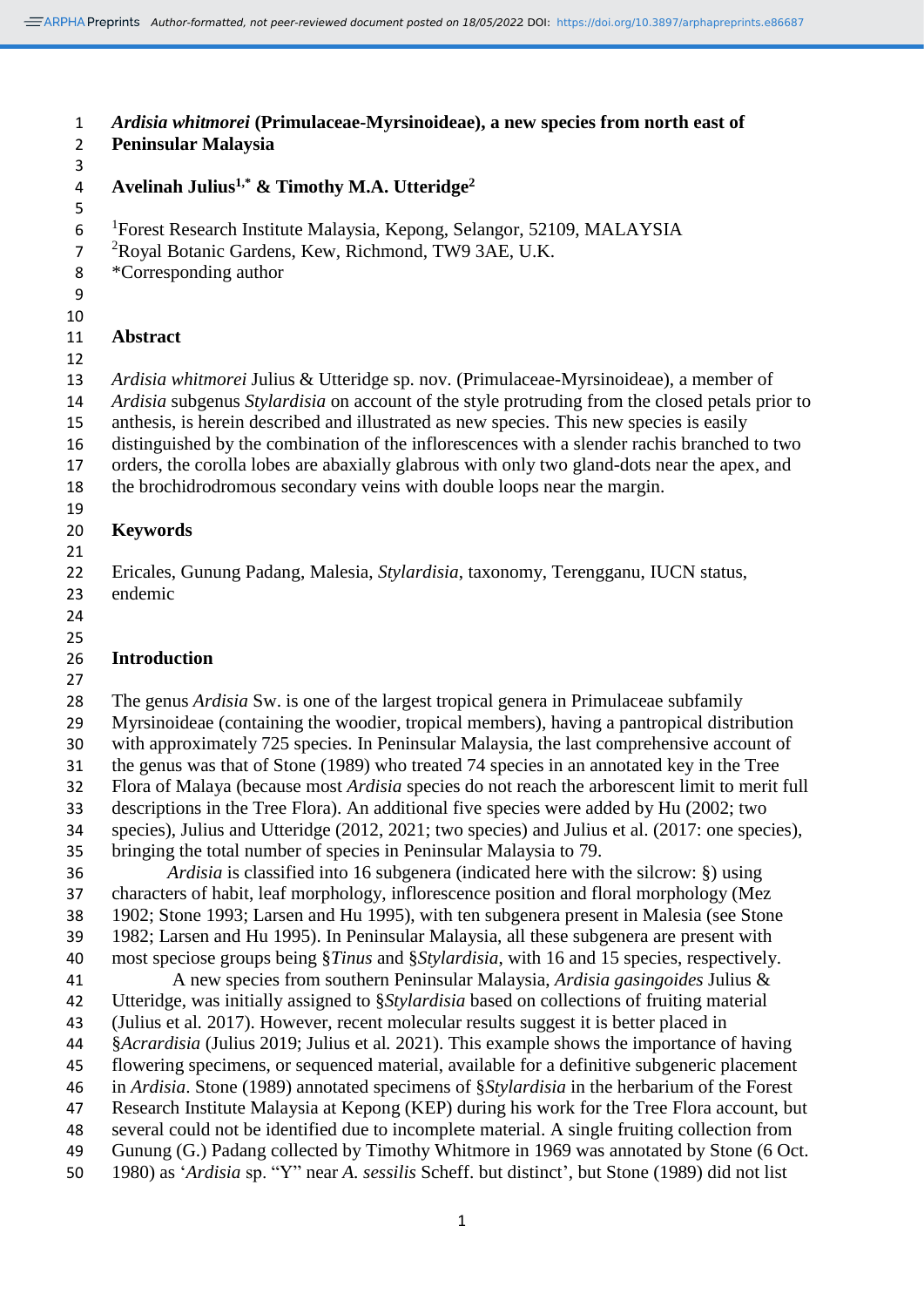this taxon in his annotated key to the genus in his Tree Flora account. Recently, flowering

material of the species was collected during an expedition to G. Padang in 2010 (Ummul-

Nazrah et al. 2011), allowing us to critically scrutinize the floral and fruit morphology against

 the known species in the subgenus from Peninsular Malaysia. After careful examination of the specimens and the relevant literature of species known from §*Stylardisia*, we confirm that

this is an undescribed taxon, and it is formally described and illustrated as new to science

here. The new taxon described here brings the number of §*Stylardisia* species native to

Peninsular Malaysia to 16.

**Materials and methods**

This study was based on examination of herbarium specimens at K, KEP and the relevant

taxonomic literature (e.g. Stone 1982, 1992; Larsen and Hu 1991; Chen and Pipoly 1996; Hu

2002); in addition, specimen images from Global Plants JSTOR [\(http://plants.jstor.org/\)](http://plants.jstor.org/), Kew

Herbarium Catalogue [\(http://apps.kew.org/herbcat/gotoHomePage.do\)](http://apps.kew.org/herbcat/gotoHomePage.do) and Plants of the

- World Online (POWO: [http://www.plantsoftheworldonline.org/\)](http://www.plantsoftheworldonline.org/) were consulted. All
- measurements were taken from herbarium specimens and rehydrated material for the floral description; shape terminology follows Systematics Association Committee (1962).

Flowering and fruiting materials are indicated by 'fl.'and 'fr.', respectively. The conservation

assessment of the species was undertaken using IUCN categories of threat (see IUCN 2012,

- 2016) following the guidelines and procedures developed at FRIM for the Malaysia Plant 72 Red List (Chua and Saw 2006).
- 
- 
- **Taxonomy**
- 

## *Ardisia whitmorei* **Julius & Utteridge, sp.nov. (§***Stylardisia***)**

- Figure 1
- 

 **Diagnosis.** Among the Peninsular Malaysian members of subgenus (§) *Stylardisia*, the new species is easily recognised by the following combination characters: lateral veins brochidrodromous with double loops toward the margin and prominent on both surfaces, the relatively large leaves (15–23 cm long), the inflorescences with a slender rachis and branched to 2 orders, and the glabrous corolla lobes with only two gland-dots near the apex abaxially (Fig. 1).

 **Type.** MALAYSIA. Peninsular Malaysia: Terengganu, Hulu Terengganu, G. Padang, trail to summit of G. Padang, 4°51.06' N, 102°53.22' E, 1236 m alt., 20 March 2010 (fl.), *Mohd. Hairul et al. FRI70884* (holotype KEP!).

 **Description.** A woody shrub with about 2 m high. *Indumentum* of scale or short, brown, simple or branched trichomes, with or without glands on vegetative and reproductive part. *Leaves* alternate; petiole stout, 1–2 cm long, covered with dense scale; lamina 94 subcoriaceous, elliptic-oblong,  $15-23 \times 5.5-7.5$  cm, base cuneate-attenuate, margin entire, apex acuminate, with acumen 1–1.5 cm long, glabrous on both surfaces except the dense, brown scale beneath; midrib flat above, raised below; lateral veins 21–28 pairs, closely spaced, brochidrodromous with double looping in the margin, distinct on upper surface, prominent beneath, intersecondary veins present within each pair; intercostal veins reticulate, distinct on both surfaces. *Inflorescences* terminal on the uppermost leaves on lateral branches, paniculate, c. 12 cm long, 2 times branched, racemes laxly to closely arranged on branchlets;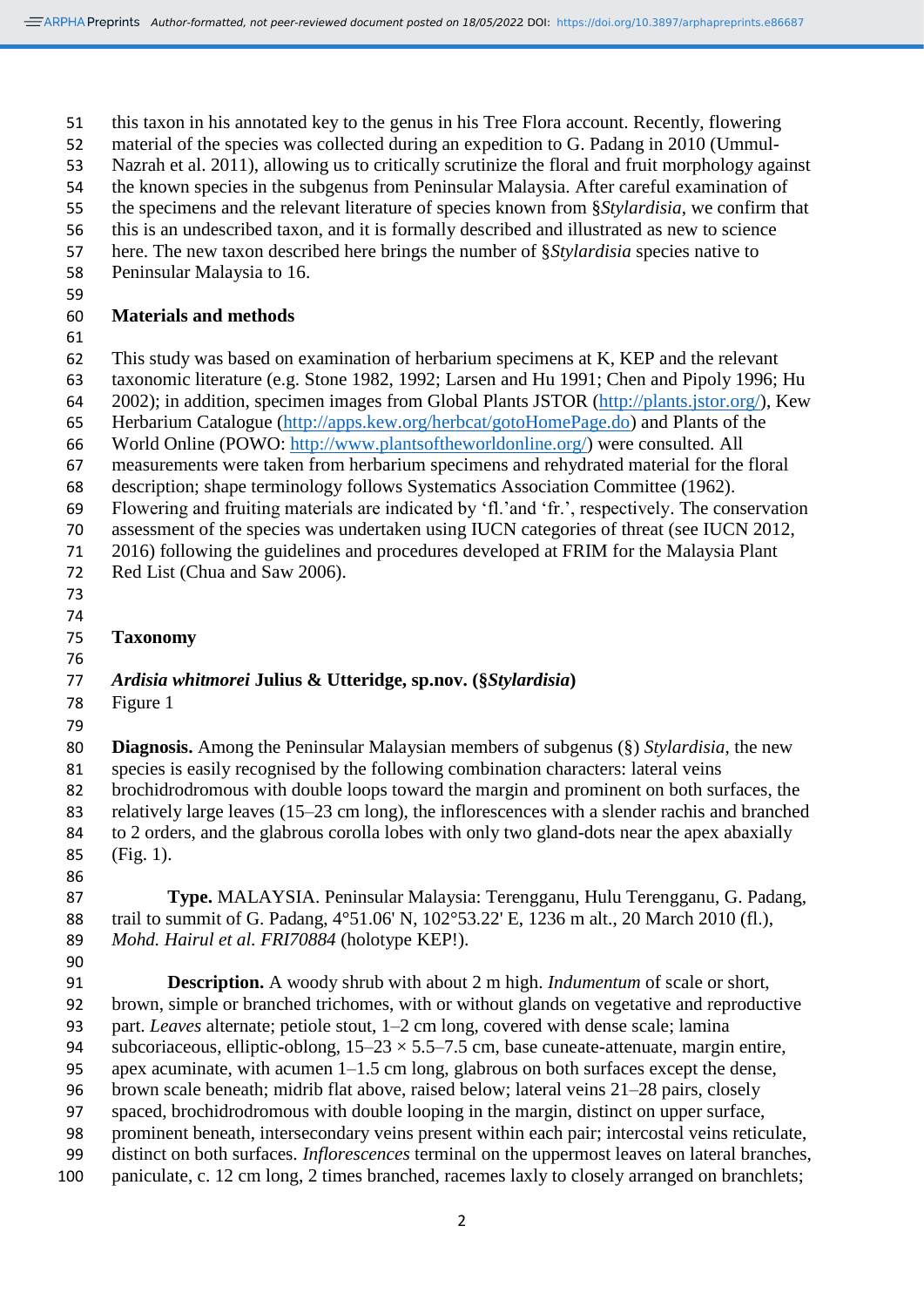peduncle and rachis 10 cm long, flexuous and winged, densely hairy; bracts lanceolate, c. 1 mm long, glabrous on both surfaces, margin ciliate, deciduous. *Flower* 5-merous; pedicels 4– 10 mm long, slender and obconically flared towards calyx base; calyx lobes not overlapping, spreading, covered with 2–4 brown gland-dots abaxially, glabrous on both surfaces, narrowly 105 lanceolate to ovate,  $1-1.2 \times 1$  mm, margin ciliate, with laxly spaced, pale brown hairs, apex obtuse; corolla contorted, lobes pinkish, with two gland-dots near apex abaxially, ovate-107 acuminate, c.  $3.5 \times 1.5$  mm, glabrous on both surfaces; stamens subsessile, anther lanceolate-108 mucronate, c.  $2 \times 0.8$  mm, glabrous except densely covered with gland-dots near midrib 109 abaxially, thecae not locellate, dehiscent by longitudinal slits; ovary globose, c.  $1 \times 1$  mm, glabrous, style and stigma slender, c. 4 mm long, ovules c. 12 in 2 series. *Fruits* with dense 111 gland-dots, globose, c.  $4 \times 4$  mm, glabrous. **Distribution.** Endemic in Peninsular Malaysia, Terengganu (G. Padang). **Ecology.** Growing in primary lower montane forest. **Etymology.** It is named after Dr. Timothy C. Whitmore, a tropical botanist whose interests covered all aspects of tropical rain forests, 1935–2022, and who first collected this species from G. Padang. **Conservation status.** Least Concern (LC). This species can be classified as Vulnerable (VU) because it occurs in only to one locality with a small area of occupancy  $\left( \langle 20 \text{ km}^2 \rangle \right)$ . However, the habitat 1000 m above sea level is a protected area according to the *Garis Panduan Perancangan Pembangunan di Kawasan Bukit dan Tanah Tinggi* [Guidelines for the Development Planning in Hilly and Highlands Areas] in Peninsular Malaysia (Jabatan Perancangan Bandar dan Desa Semenanjung Malaysia & Kementerian Perumahan dan Kerajaan Tempatan 2009). In addition, the habitat is an intact mossy forest where a healthy population was observed along the steep slopes ridge towards the summit plateau (Mohd. Hairul Mohd. Amin, pers. com.). Therefore, it is assessed as Least Concern (LC) according to the Malaysia Red List (Chua and Saw 2006) and IUCN Red List categories and criteria (IUCN 2012, 2016). **Additional specimen examined.** MALAYSIA. Peninsular Malaysia: Terengganu, Gunong Padang Expedition, Summit plateau G. Padang, closed 40 ft. lower montane type forest on eastern side of plateau [4°51'N, 102°52'E], 4200 ft. alt. [1280 m.], 20 Sept 1969 (fr.), *Whitmore FRI12727* (KEP!). **Notes.** This species was initially flagged as distinct by Stone who assumed it to be similar to *Ardisia sessilis* Scheff., no doubt due to the leaf size and the venation, but to date there is no valid name for this taxon. Although the new species shows some similarity to *A. sessilis* in the shape of the leaves (elliptic-oblong), which are in the same size range (15–25 cm long) and in the reticulation (intercostal veins ±reticulate), it differs from the latter in

 several morphological characteristics such as the marginal veins absent (but double marginal veins present in *A*. *sessilis*), the inflorescence rachis is slender (but stout in *A*. *sessilis*) and the pedicel is longer and slender (while short or almost sessile and thick in *A*. *sessilis*). There are several members of §*Stylardisia* that have large leaves and slender

 inflorescences rachis, but the new species most resembles *Ardisia nurii* Furtado in having elliptic-oblong leaves and a brochidrodromous venation. However, the inflorescence in *Ardisia nurii* is usually branched to 3 and rarely 2 orders, whereas in *A*. *whitmorei* it is branched to 2 orders. In addition, the brochidrodromous venation is double looped in *Ardisia*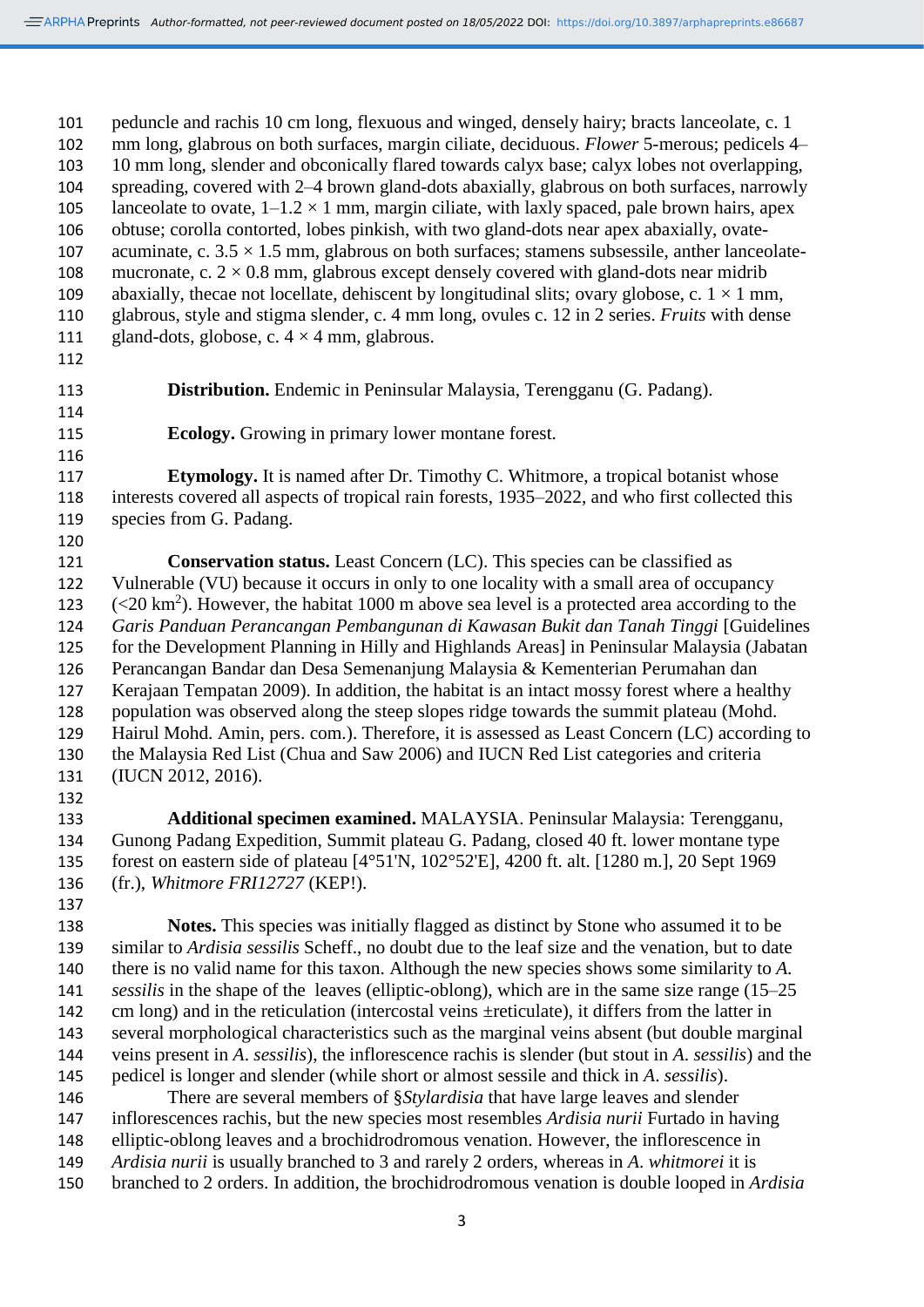*whitmorei*, but not in *A. nurii*. The new species is also similar to *Ardisia pterocaulis* Miq. (*A*.

 *platyclada* King & Gamble sensu Stone (1989)), also with the inflorescence rachis being slender, but *A*. *whitmorei* has inflorescences branched to 2 orders (whereas branched to 3

orders in *A. pterocaulis*), and has larger leaves (compared to the smaller leaves, 9.5–13 cm

long, of *A*. *pterocaulis*) with a flat lamina surface (*A*. *pterocaulis* is bullate), the

brochidrodromous lateral veins (in *A*. *pterocaulis* the lateral veins meet in prominent looped

intramarginal veins), and the corolla lobes are pinkish (but waxy white in *A*. *pterocaulis*), that

are abaxially covered with only two gland-dots near the apex (in contrast to gland-dots over

the entire surface in *A*. *pterocaulis*).

 Excluding *Conamomum utriculosum* Ridl. (synonym: *Amomum utriculosum* (Ridl.) Holttum), about ten taxa are listed as endemic to G. Padang (Ummul-Nazrah et al. 2011; with more not yet named due to incomplete material, but known to be distinct from known species). The addition of the new species described here brings the total number of endemic species for G. Padang to 11, suggesting that there are very likely more taxa that may be endemic and waiting to be described.

**Figure 1.** *Ardisia whitmorei* Julius & Utteridge, sp. nov.

### **Acknowledgements**

 This research was carried out as part of the Flora of Peninsular Malaysia Project at the Forest Research Institute Malaysia (FRIM). Financial support for the Flora of Malaysia projects, including the field work undertaken for this paper, was supported by the Ministry of Energy and Natural Resources (KeTSA) of Malaysia under the 11th Malaysian Plans (SPPII No: P23085100018003). The encouragement and useful comments from anonymous reviewer for reviewing and proof reading my manuscript are greatly acknowledged. We thank to Wendy YSY for valuable assistance with the conservation assessments; to Mohamad Aidil Noordin for the botanical illustration; and to the dedicated staff of KEP herbarium at FRIM for their

- support in the field.
- 

### **References**

 Chen J, Pipoly JJIII (1996) Myrsinaceae. In: Wu ZY, Raven PH (Eds), Flora of China 15. Science Press, Beijing, and Missouri Botanical Garden Press, St Louis, 1–38.

 Chua LSL, Saw LG (2006) *Malaysia Plant Red List: Guide for Contributors*. Forest Research Institute Malaysia, 1–28.

### IUCN (2012) IUCN Red List Categories and Criteria.Version 3.1. Second edition. IUCN Species Survival Commssion, IUCN, Gland, Switzerland and Cambridge, UK.

- IUCN Standards and Petition Subcommittee (2016) Guidelines for using the IUCN Red List Categories and Criteria. Version 11. Prepared by the Standards and Petitions Subcommittee of the IUCN Species Survival Commission. http://www.iucnredlist.org/documents/RedListGuidelines.pdf (accessed 28 February 2022)
- Hu CM (2002) New species of *Ardisia* (Myrsinaceae) from Malesia. Blumea 47: 493–512.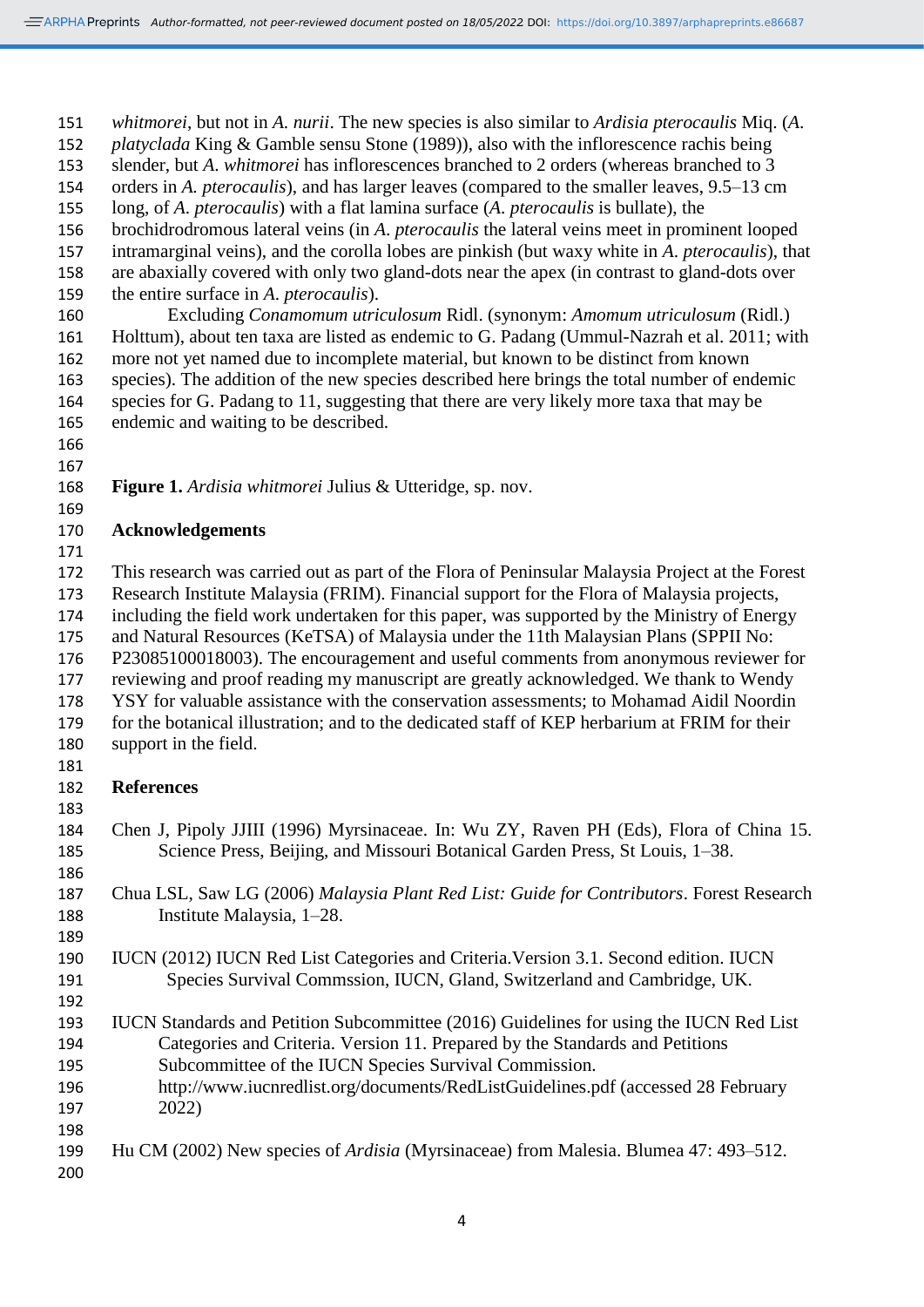| 201 | Julius A, Utteridge TMA (2012) Revision of Ardisia subgenus Bladhia in Peninsular                          |
|-----|------------------------------------------------------------------------------------------------------------|
| 202 | Malaysia; studies in Malaysian Myrsinaceae I. Kew Bulletin 67: 379–388.                                    |
| 203 | https://doi.org/10.1007/s12225-012-9374-4                                                                  |
| 204 |                                                                                                            |
| 205 | Julius A, Kajita T, Utteridge TMA (2017) Ardisia gasingoides (Primulaceae-Myrsinoideae),                   |
| 206 | a new species from southern Peninsular Malaysia. Phytotaxa 291(4): 281–286.                                |
| 207 | https://doi.org/10.11646/phytotaxa.291.4.5                                                                 |
| 208 |                                                                                                            |
| 209 | Julius A (2019) Evolution of leaf nodulation in Myrsinoideae (Primulaceae). PhD dissertation,              |
| 210 | Chiba University, Japan, 116 pp.                                                                           |
| 211 |                                                                                                            |
| 212 | Larsen K, Hu CM (1991) New taxa of Myrsinaceae from Thailand. Nordic Journal of Botany                     |
| 213 | 11(1): 61–78. https://doi.org/10.1111/j.1756-1051.1991.tb01795.x                                           |
|     |                                                                                                            |
| 214 |                                                                                                            |
| 215 | Larsen K, Hu CM (1995) Reduction of <i>Tetrardisia</i> to <i>Ardisia</i> . Nordic Journal of Botany 15(2): |
| 216 | 161-162. https://doi.org/10.1111/j.1756-1051.1995.tb00134.x                                                |
| 217 |                                                                                                            |
| 218 | Jabatan Perancangan Bandar dan Desa Semenanjung Malaysia & Kementerian Perumahan dan                       |
| 219 | Kerajaan Tempatan (2009) Garis Panduan Perancangan Pembangunan di Kawasan                                  |
| 220 | Bukit dan Tanah Tinggi, 1-28.                                                                              |
| 221 |                                                                                                            |
| 222 | Julius A, Utteridge TMA (2021) Ardisia recurvisepala (Primulaceae-Myrsinoideae), a new                     |
| 223 | Peninsular<br>Malaysia.<br>Phytotaxa<br>species<br>from<br>$480(1)$ :<br>$79 - 84.$                        |
| 224 | https://doi.org/10.11646/phytotaxa.480.1.7                                                                 |
| 225 |                                                                                                            |
| 226 | Julius A, Gutiérrez-Ortega JS, Sabran S, Tagane S, Naiki A, Darnaedi D, et al. (2021)                      |
| 227 | Phylogenetic relationship of tropical Asian Ardisia and relatives (Primulaceae) shows                      |
| 228 | non-monophyly of recognized genera and subgenera. Journal of Japanese Botany 93:                           |
| 229 | $149 - 165.$                                                                                               |
| 230 |                                                                                                            |
| 231 | Mez C (1902) Myrsinaceae. In: Engler A (Ed) Das Pflanzenreich, Heft 9, IV. Fam. 236. Verlag                |
| 232 | von Wilhelm Engelmann, Leipzig, 1–473.                                                                     |
| 233 |                                                                                                            |
| 234 | POWO (2022). Plants of the World Online. Facilitated by the Royal Botanic Gardens, Kew.                    |
| 235 | Published on the Internet; http://www.plantsoftheworldonline.org/ Retrieved 7 April                        |
| 236 | 2020.                                                                                                      |
| 237 |                                                                                                            |
| 238 | Stone BC (1982) New and noteworthy Malaysian Myrsinaceae, I. Malaysian Forester 45: 101–                   |
| 239 | 121.                                                                                                       |
| 240 |                                                                                                            |
| 241 | Stone BC (1989) New and noteworthy Malesian Myrsinaceae, III. On the genus Ardisia Sw. in                  |
| 242 | Borneo. Proceedings of the Academy of Natural Sciences of Philadelphia 141: 263–306.                       |
| 243 |                                                                                                            |
| 244 | Stone BC (1992) A revision of the genus <i>Tetrardisia</i> Mez (Myrsinaceae). Malayan Nature               |
|     |                                                                                                            |
| 245 | Journal 46: 1-11.                                                                                          |
| 246 |                                                                                                            |
| 247 | Stone BC (1993) New and noteworthy Malesian Myrsinaceae, VI. Scherantha, a new subgenus                    |
| 248 | of Ardisia. Pacific Science 47(3): 276–294.                                                                |
| 249 |                                                                                                            |